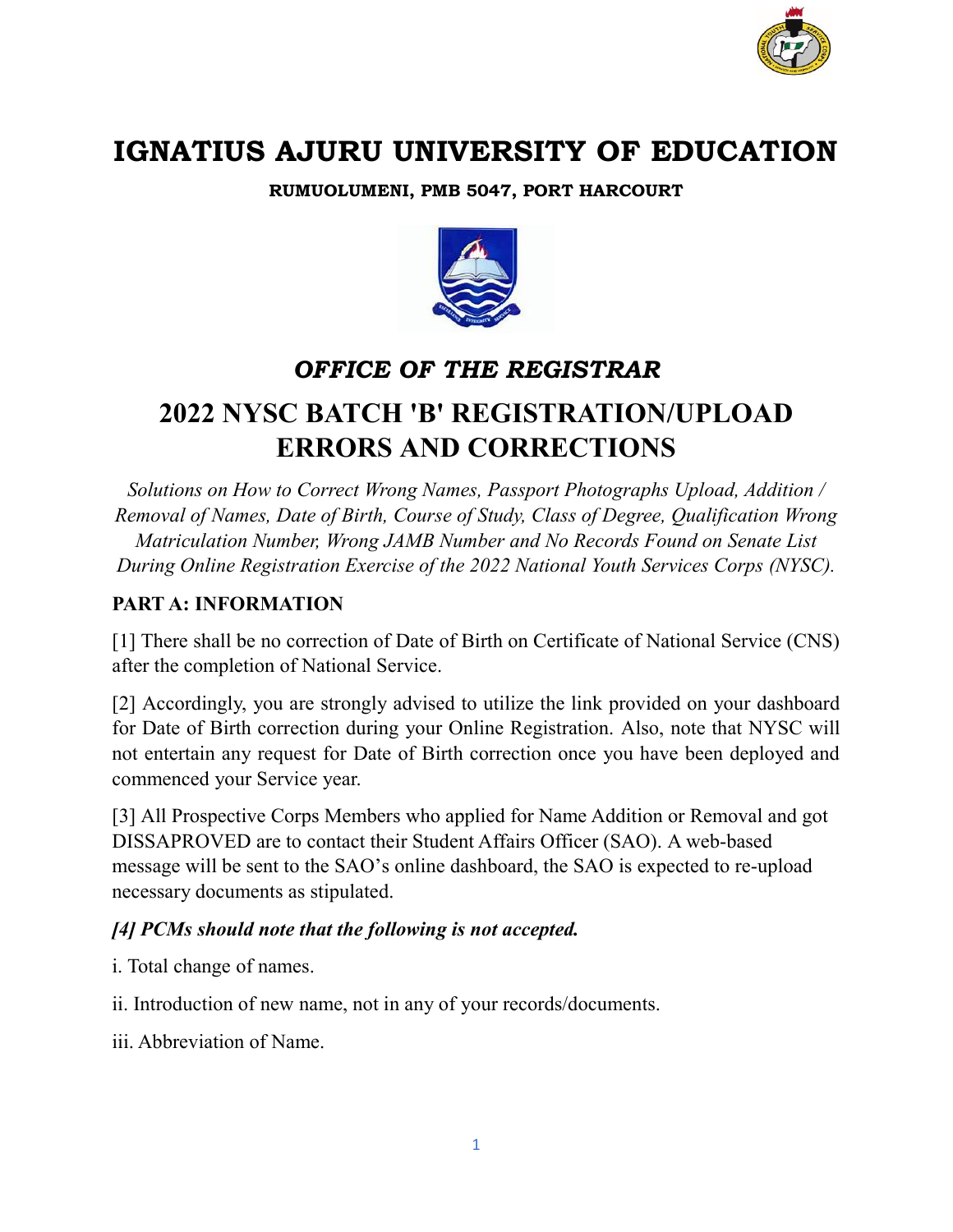

## **PART B: DATA CORRECTION: VARIOUS DATA CORRECTIONS ON THE NYSC PCM DASHBOARD**

1. Name Correction

- *i. Spelling Error*
- *ii. Name Re-arrangement*
- *iii. Name Replacement*
- *iii. Addition of Names*
- *iv. Removal of Names*
- 2. Correction of Date of Birth
- 3. Correction of Qualification.
- 4. Correction of Class of Degree.
- 5. Correction of Course of Study
- 6. Correction of Matriculation Number

#### **[1] PROCEDURE TO APPLY FOR CORRECTION OF NAME**

This is to inform 2022 Batch "B PCMs that you can request for Correction of Name on your dashboard by clicking on "Apply for Change of Name" link, if the error falls into any of the following categories:

- a. Spelling Error
- b. Rearrangement
- c. Replacement

Kindly note that your Students Affairs Officer, will see the request for Replacement or Rearrangement of Names, process and forward to NYSC for further necessary action.

However, you are to submit the following documents to the Students Affairs Officer:

- iii) JAMB Admission Letter
- iv) WAEC Certificate
- v) Statement of Result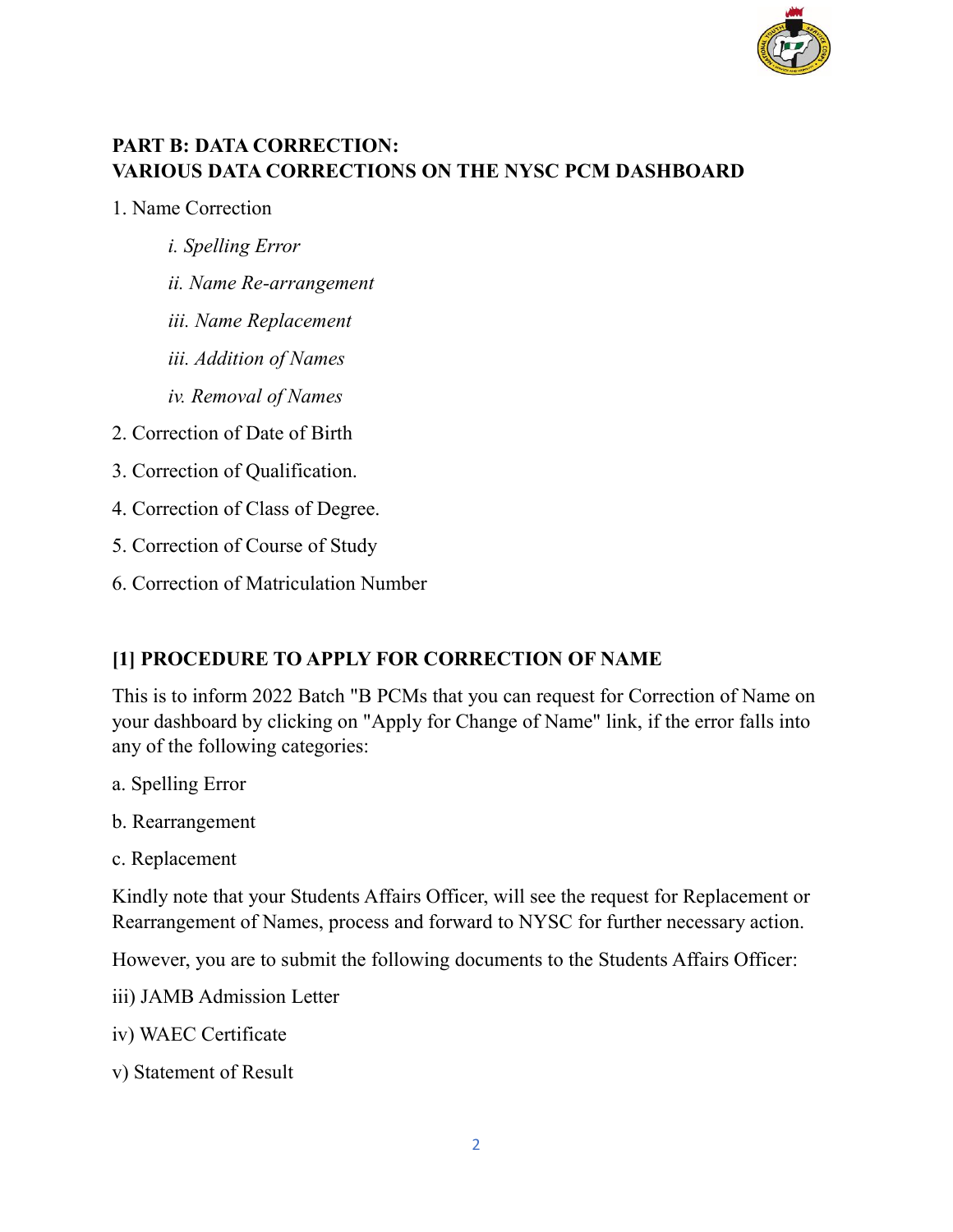

## **1B: IMPORTANT NOTICE:**

Prospective Corps Members (PCMs) who are registering for the 2022 Batch 'B' Service Year should note the following:

I. The name on the portal must be the same as the name on the Statement of Result from the Institution.

II. In order to curb observed sharp practices, the NYSC will no longer allow the addition and removal of names on the online portal. However, name re-arrangement and correction of minor spelling mistakes are still allowed on the NYSC portal during the registration period through PCMs/Corps Members online dashboard.

III. Registration at the Orientation Camps will be denied if the name on the Call-up Letter is different from those on the Statement of Result**. DO NOT BOTHER GOING TO THE ORIENTATION CAMP IF THERE IS A NAME DISCREPANCY.**

V. Note that the names uploaded on NYSC portal by the Student Affairs Officer (SAO) emanate from the Senate/Academic Board results from the Institutions. (This above supersedes previous posts on Name Corrections please.

## **2. PROCEDURE TO APPLY FOR CORRECTION OF DATE OF BIRTH**

Henceforth, information from the West African Examination Council (WAEC) will no longer be used to effect changes immediately on the NYSC online Registration. The new procedure for the PCM is to Submit

- a. Login to your dashboard and click on the link to Date of Birth;
- b. Enter WAEC Verification PIN, select WAEC Type, Year of exam and enter your Examination Number; and
- c. Click on Verify button
- d. Click SUBMIT or CANCEL

## **3, 4 & 5. PROCEDURE FOR THE CORRECTION OF COURSE OF STUDY, QUALIFICATION AND CLASS OF DEGREE**

Prospective Corps Members with disparity on the Course of Study, Qualification or Class of Degree uploaded online by their Institutions on their Senate List that appears on the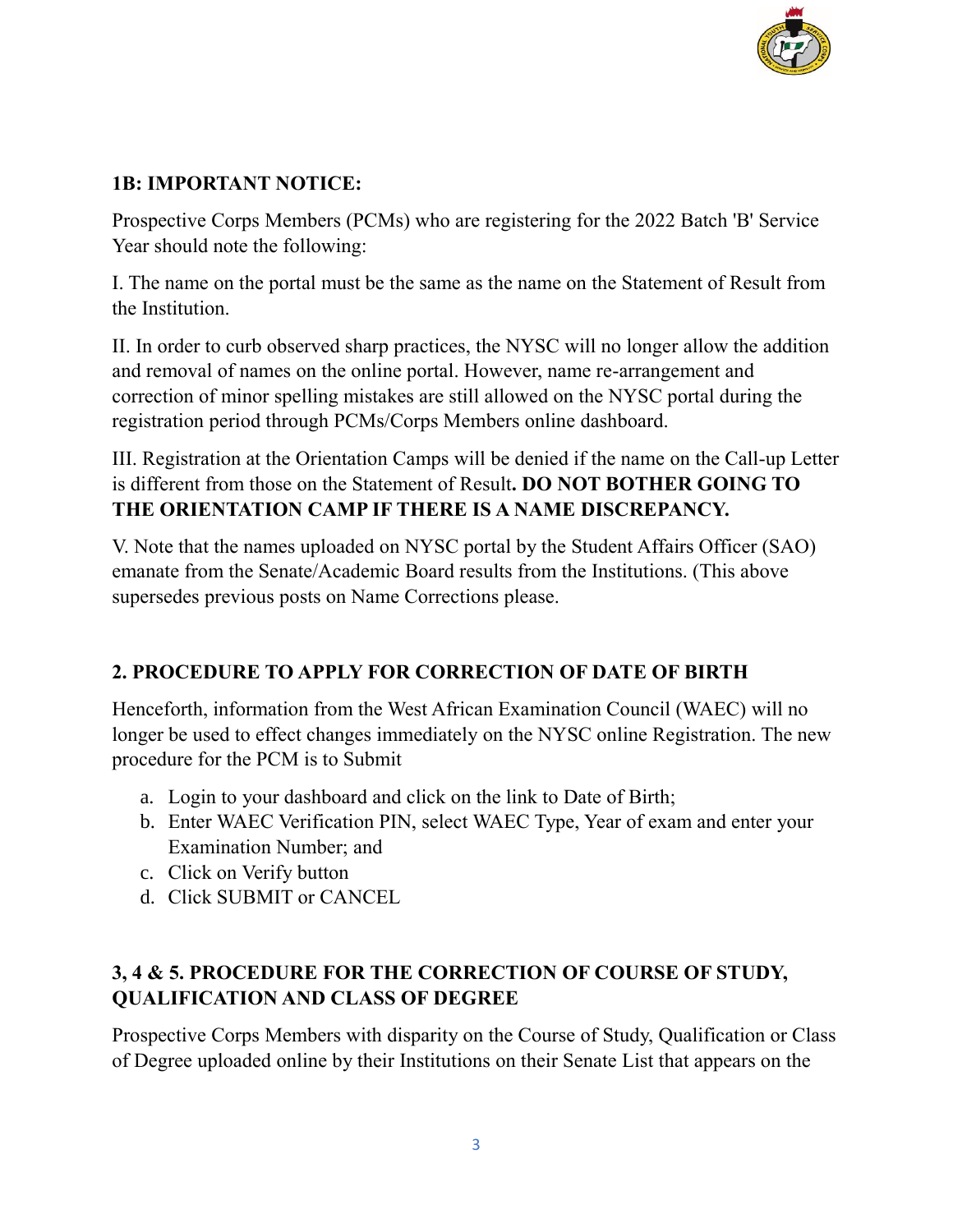

dashboard and that of the Statement of Result should apply for Corrections their dashboard.

You will NOT be allowed to register in the Orientation Camp, if the Course of Study/Qualification/Class of Degree on your dashboard is not the same as that of your Statement of Result.

## *The procedure to change Course of Study/Qualification/Class of Degree is:*

- a. Login to your dashboard and click on the link for Correction of *Course of Study/Qualification/Class of Degree*;
- b. Select Course of Study; and
- c. Click SUBMIT

## **6. PROCEDURE FOR THE CORRECTION OF MATRICULATION NUMBER**

As a matter of urgency, all Prospective Corps Members who observed an error on their matriculation Number should do the following:

- a. Write a brief letter to the Students Affairs Officer, stating the wrong Matriculation number that was uploaded and the Correct Matriculation Number, stating the NYSC batch that your data was uploaded.
- b. Submit the letter to the Students Affairs Officer (SAO)
- c. The letter should be titled: Correction of Wrong Matriculation Number.
- d. Attach the following:
	- i. Statement of Result

## **OTHER REMINDERS:**

All PCMs are to contact their Institutions, if they are faced with the following challenges during Online Registration.

- 1. Already used Matriculation Number.
- 2. Invalid or Wrong JAMB Number.
- 3. No records found on the Senate list on the portal.
	- *A. PCMs with wrongly uploaded Thumbprint and Passport Photographs during Online Registration to contact our States Secretariat before the commencement of the Orientation Exercise*.

*B. Married Female PCMs who want to apply for Concessional Posting based on marital grounds are to upload the following documents.*